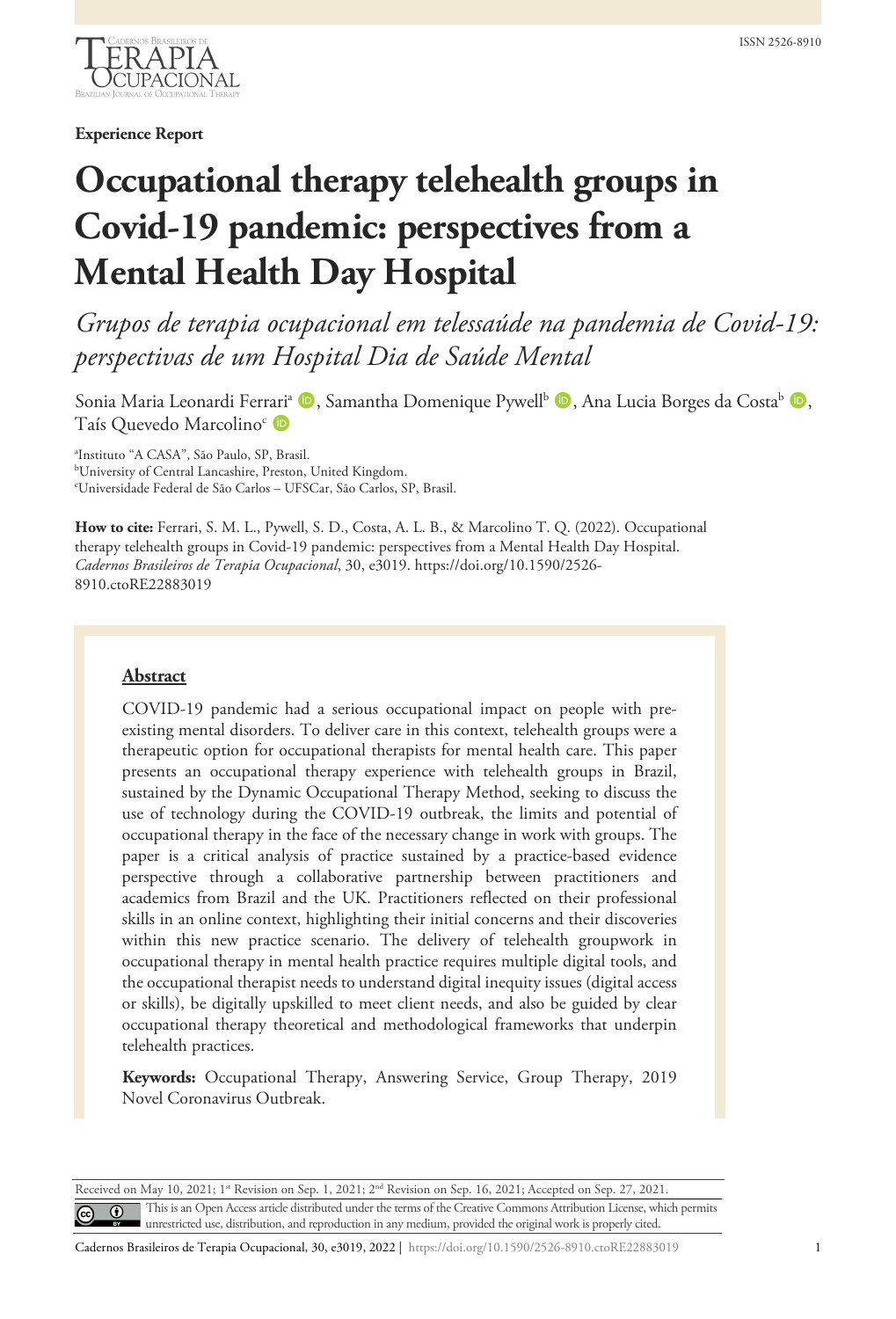#### *Resumo*

A pandemia de COVID-19 teve sério impacto ocupacional em pessoas com transtornos mentais pré-existentes. Para prestar o cuidado nesse contexto, os grupos de telessaúde foram uma opção terapêutica para terapeutas ocupacionais para o cuidado em saúde mental. Este artigo apresenta uma experiência de terapia ocupacional com grupos de telessaúde no Brasil, sustentada pelo Método Terapia Ocupacional Dinâmica, buscando discutir o uso da tecnologia durante a pandemia de Covid-19, os limites e as potencialidades do cuidado em terapia ocupacional diante da necessária mudança do trabalho com grupos. Trata-se de análise crítica da prática sustentada por uma perspectiva de produção de evidências baseadas na prática por meio de uma parceria colaborativa entre profissionais e acadêmicos do Brasil e do Reino Unido. Os profissionais refletiram sobre as habilidades necessárias no contexto online, destacando suas preocupações iniciais e suas descobertas neste novo cenário de prática. A prática de cuidado em grupo de terapia ocupacional em telessaúde na prática de saúde mental requer o uso de múltiplas ferramentas digitais. Além disso, a(o) terapeuta ocupacional precisa entender das questões de desigualdade digital (acesso digital e/ou habilidades digitais), aprimorar-se digitalmente para atender às necessidades das pessoas sob seu acompanhamento, além de possuir referenciais teórico-metodológicos claros que permitam sustentar práticas em telessaúde.

**Palavras-chave:** Terapia Ocupacional, Serviços de Atendimento, Terapia de Grupo, Surto do Novo Coronavírus 2019.

# **Introduction**

The advent of the COVID-19 pandemic outbreak had demanded social distance to face it and placed us into a situation of several threats to occupations. Lockdown has been compromising the social rhythm, altering the usual daily routine, impacting increasing stress, fear, and anxiety as usual in occupational disruptions (Hammell, 2020). In people with pre-existing mental disorders, all of these problems can surface with greater severity, with possible losses in relational bonds, self-care activities, and adherence to medication (Chatterjee et al., 2020; Usher et al., 2020; World Federation of Occupational Therapists, 2020).

As Hammell (2020) argues, occupational therapists deal with life reconstruction processes after occupational disruptions. In this process, the importance of learning to take care of yourself and others, to make choices, and experience feelings of belonging and connection, pleasure, purpose, and meaning by engaging in occupations is highlighted. People with mental disorders benefit from care that helps them organize their routine and time management and live experiences of pleasure and satisfaction in doing, helping them build a positive sense of self-worth and hope (Hammell, 2020; Mello et al., 2021).

Faced with the challenges of providing care in the pandemic, occupational therapists quickly needed to incorporate emerging approaches and methodologies of care, maintaining person-centered and occupation-based values and delivering them virtually through telehealth (Scott, 2020). Telehealth is characterized by information and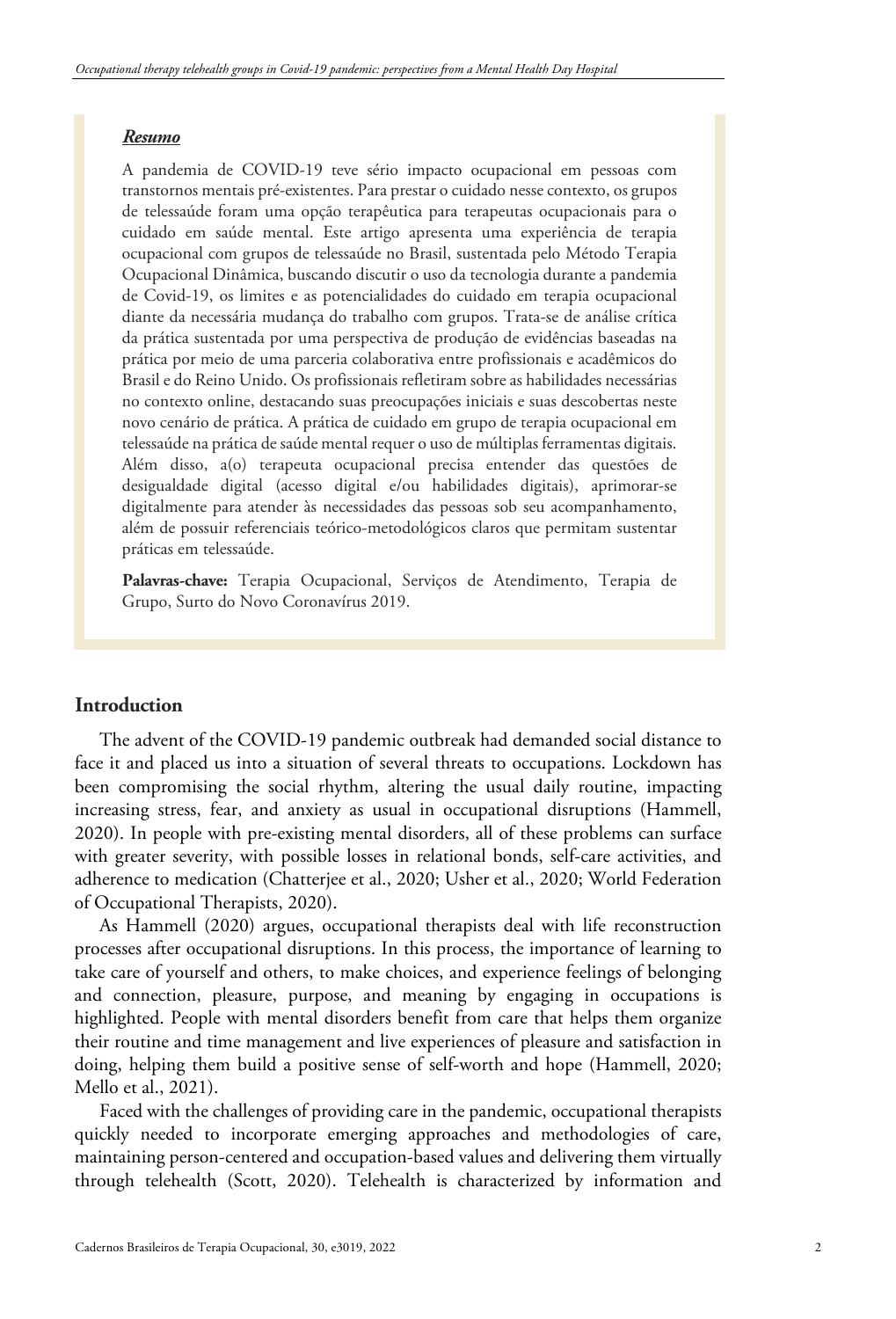communication technologies in health care when clients and professionals are in different physical locations. Interactions through digital can occur in real-time, synchronously, as in a phone call, by videoconference, or applications (apps). Exchanges can also occur asynchronously when the information is stored and forwarded via email, videos, photos, audios (World Federation of Occupational Therapists, 2014).

In occupational therapy, telehealth resources can be used in the various stages of the therapeutic process, including groupwork, respecting the regulations for practice in each country (World Federation of Occupational Therapists, 2014). Groupwork is one of the care strategies that impels professionals to find solutions for their delivery, with videoconference being a possibility. There is consensus across the occupational therapy literature that group work is a central component within the profession's skill set. Duncan (2011) describes groupwork within the core skill set of an occupational therapist. Traditional face-to-face groupwork can be done with a wide variety of possibilities.

However, due to the COVID-19 pandemic and social distancing, complexities to groupwork now include different layers involving the staff, customers, and family. Occupational therapists need to acknowledge and work on their digital skills to enable their clients to do activities and occupations (Hoel et al., 2021; Proffitt et al., 2021). Furthermore, as Pitliuk (2020) warns there is a need to have clear theoretical and methodological references to support our interventions, especially in this scenario. The complexity of the virtual setting and the experience and confidence in the use of technology need to be sustained by a framework that helps to conduct therapeutic processes.

Although the occupational therapist may have the digital skills, technology, and access to deliver groupwork online, clients may not have access to a computer, tablet, or mobile phone. Assuming clients have access to the technology needed and can afford to partake in groupwork is a fallacy. Digital divide, digital literacy, and ethical issues, therefore, need to be considered in clinical reasoning before its application (Butler et al., 2008; Almathami et al., 2020). Recommending a client access groupwork online is not enough, and that can even become a barrier (Butler et al., 2008; Almathami et al., 2020). The occupational therapist must consider part of their role if recommending to access materials online what that individual's circumstances are and their needs to access groupwork online (Hoel et al., 2021; Proffitt et al., 2021).

Butler et al. (2008) pointed to the group's leadership responsibilities, which could be applied to the occupational therapist role. They stated online groups require maintenance and that it can be easier for a group member to leave an online group than a face-to-face group. The occupational therapist, therefore, needs to pay attention to their leadership responsibilities in this online domain with, as Butler et al. (2008) suggest, attention to both technological and social management.

Acknowledging the world changed overnight will not be with everyone's view. Clients, relatives, and staff may not be able to understand all of this. They may not be able to take in the concept that a previously face-to-face service has gone online permanently as they may not connect the current situation with a view of permeance. Benefits to online groups involve clients saving travel and car park costs, and they have the privacy of doing the group from their home (if their home environment is private), which may be a client's preference. Acknowledging the pros and cons will allow the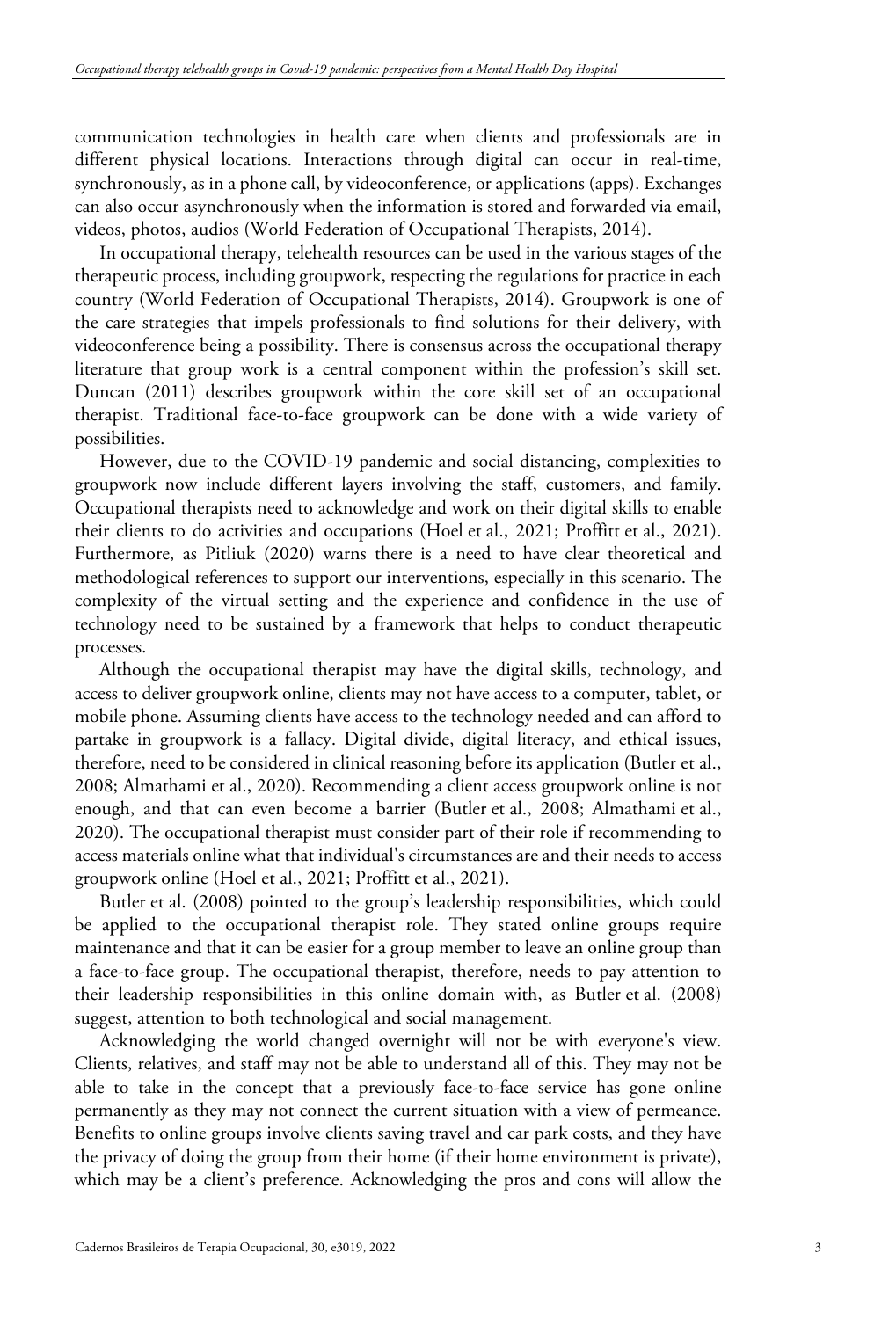occupational therapist to actively listen to the client's circumstances and explore if any adjustments can be made to accommodate them.

Although occupational therapists are facing these challenges, there is a call to advance knowledge about the evidence-based application of telehealth, with emphasis on the use of technology to assess and intervene in the context of everyday life and to deliver telehealth (Proffitt et al., 2021). To expand practice-based evidence (Gélinas, 2016), collaborative inquiry between practitioners and scholars can be fertile to pursue clues for occupational therapy care through telehealth. This paper, through a situated analysis of a practice developed in Brazil, seeks to contribute to the identification of positive clues for this enterprise.

In São Paulo, Brazil, occupational therapists had to quickly deal with this new context to provide responsible and appropriate treatment within these unique circumstances of social restrictions (Malfitano et al., 2020; World Federation of Occupational Therapists, 2020). Regulatory standards for telehealth occupational therapy in Brazil were quickly implemented, ensuring that occupational therapists' work could be delivered to diverse population groups (Ricci et al., 2020). There was no lockdown policy in Brazil to face the pandemic (The Lancet, 2020). Still, many Brazilian health services have incorporated telehealth practices, in search of remote screening, care, and treatment resources, with health benefits indirectly related to COVID-19 (Gois-Santos et al., 2020; Caetano et al., 2020).

In a joint decision with the staff, clients, and their families to prevent the virus spread, a mental health day hospital, in São Paulo city, following WHO guidelines (World Health Organization, 2020), decided to move to telehealth treatment. The responsibility for the continuity of clients' treatment led the day hospital to deliver telehealth groups (Associação Brasileira dos Terapeutas Ocupacionais et al., 2020; World Federation of Occupational Therapists, 2014). Telehealth groups were used as a therapeutic option in the pandemic (Hoel et al., 2021; Pavani et al., 2021; Silva et al., 2020), but existing groupwork theory was not developed using telehealth. To contribute to occupational therapy literature when discussing the complexities of a pandemic, technology, and the potential for occupational therapists to change the way they deliver groupwork, this paper presents a practice analysis of occupational therapy telehealth groups in Brazil.

## **Method**

This paper is characterized as a critical reflection on practice. Searching for practicebased evidence (Gélinas, 2016), one Brazilian expert occupational therapist with 45 years of mental health practice experience and three scholars, one of them from Brazil and the two others from the United Kingdom, developed a collaborative partnership.

In May 2020, the scholars discussed how to face the challenges imposed by the pandemic to conduct fieldwork activities in Brazil and the UK. In the Brazilian university a remote fieldwork experience was taking place in a mental health practice scenario, supervised by the experienced occupational therapist, the paper's first author. The first interaction between the scholars and the practitioner occurred in an educational exchange activity in October 2020, when the occupational therapist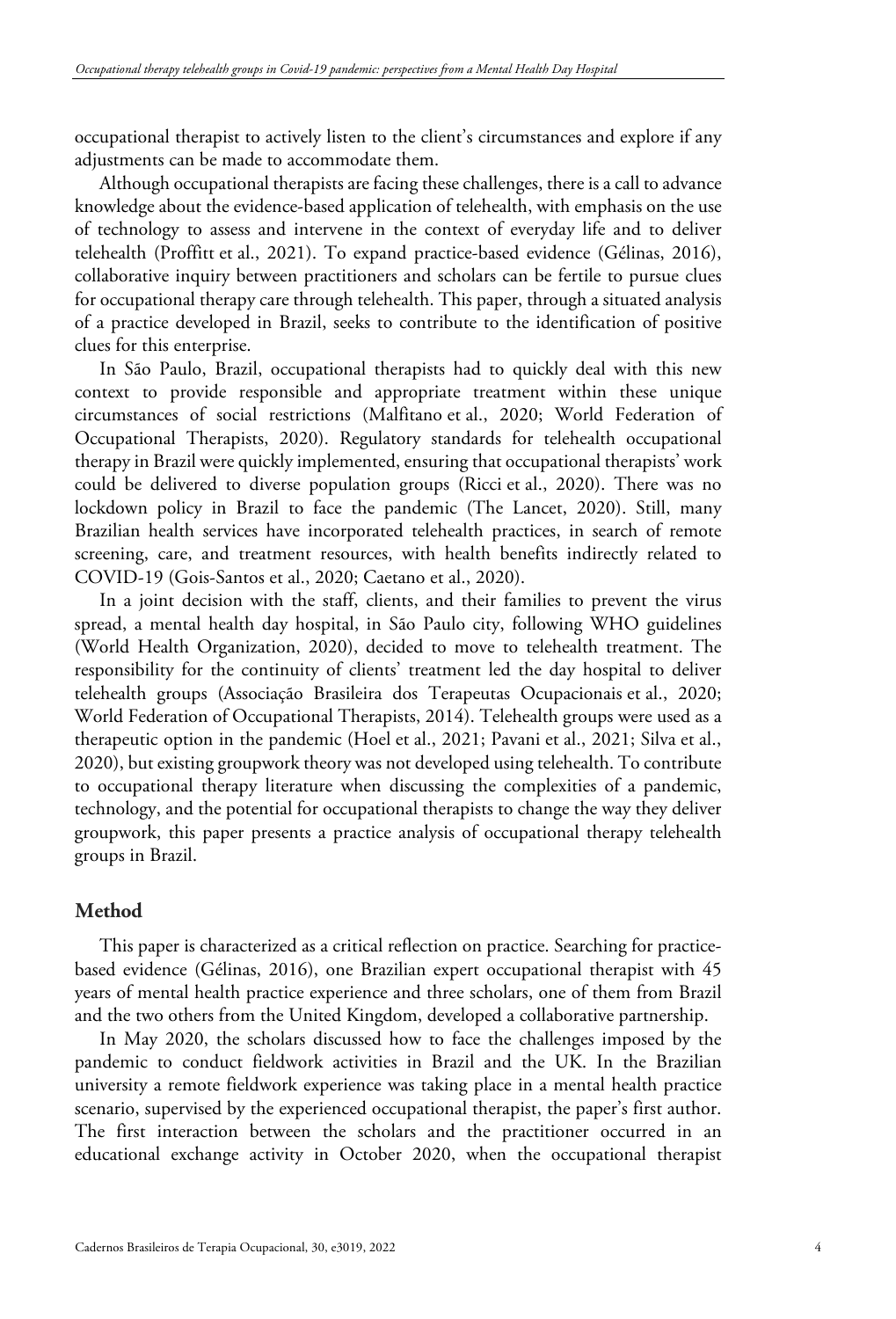presented her experience in delivering telehealth groups in a mental health day hospital for UK students.

Given the excellent discussions instigated by sharing her practical experience, the authors decided to deeper analyze and evaluate the limits and the strengths of telehealth groupwork as a new, evolving, and flexible treatment approach. The methodological procedures for this practice analysis included (a) the description of the experience in the first person, (b) the identification of relevant issues to be deepened in a dialogue with the field literature, and (c) the selection of questions that this practical experience could raise for future research.

# **Ethical aspects**

The article's emphasis relies on occupational therapist practice and not details of the clients' particular experience. Ethical aspects for experience reports were followed. There is confidentiality about the identity of clients as well as changes in sensitive data that allow identification.

# **Context of practice**

This practice analysis is about a mental health day hospital in Sao Paulo city, Brazil, a private health service covered by health insurance, offering multidisciplinary care for people with intense psychic suffering, not economically vulnerable. The day hospital is organized around therapeutic groups, such as psychotherapy, occupational therapy, culinary, assembly, radio, theater, outings, and income generation initiatives (Ferrari, 2015).

The experience related here is based on the Dynamic Occupational Therapy Method (DOTM), developed by Jo Benetton in Brazil since the 1970s (Marcolino et al., 2020). The main objective for the DOTM is the expansion of health spaces in the target person's everyday life, for social insertion and participation. The word "target person" is used in DOTM as similar to the term "client" - less common in Brazilian Occupational Therapy (Gomes et al., in press).

In DOTM, we do not work with initial assessment protocols, but with a continuous situational diagnostic, which involves knowing the target person in their way of being, doing and relating. The aim is to understand the target person's needs situationally, through careful and investigative observation in the setting, in everyday life, and through information from the target person and from other relevant people, such as other professionals or family members (always obtained with the person's consent). Assessment protocols can be used later, based on the needs identified in the situational diagnostic (Marcolino et al., 2020).

The intervention process is centered on the dynamic movement of the triadic relationship (occupational therapist, target person, and activities), searching for the establishment of a positive relationship in which affections are mobilized so that the person can discover desires, abilities and limitations, favoring the emergence of "the desire to learn, to do, to move on" (Marcolino et al., 2020, p. 1325). It is a flexible framework, in which the activities are considered another term of the triadic relationship, as important as the occupational therapist and the target person, especially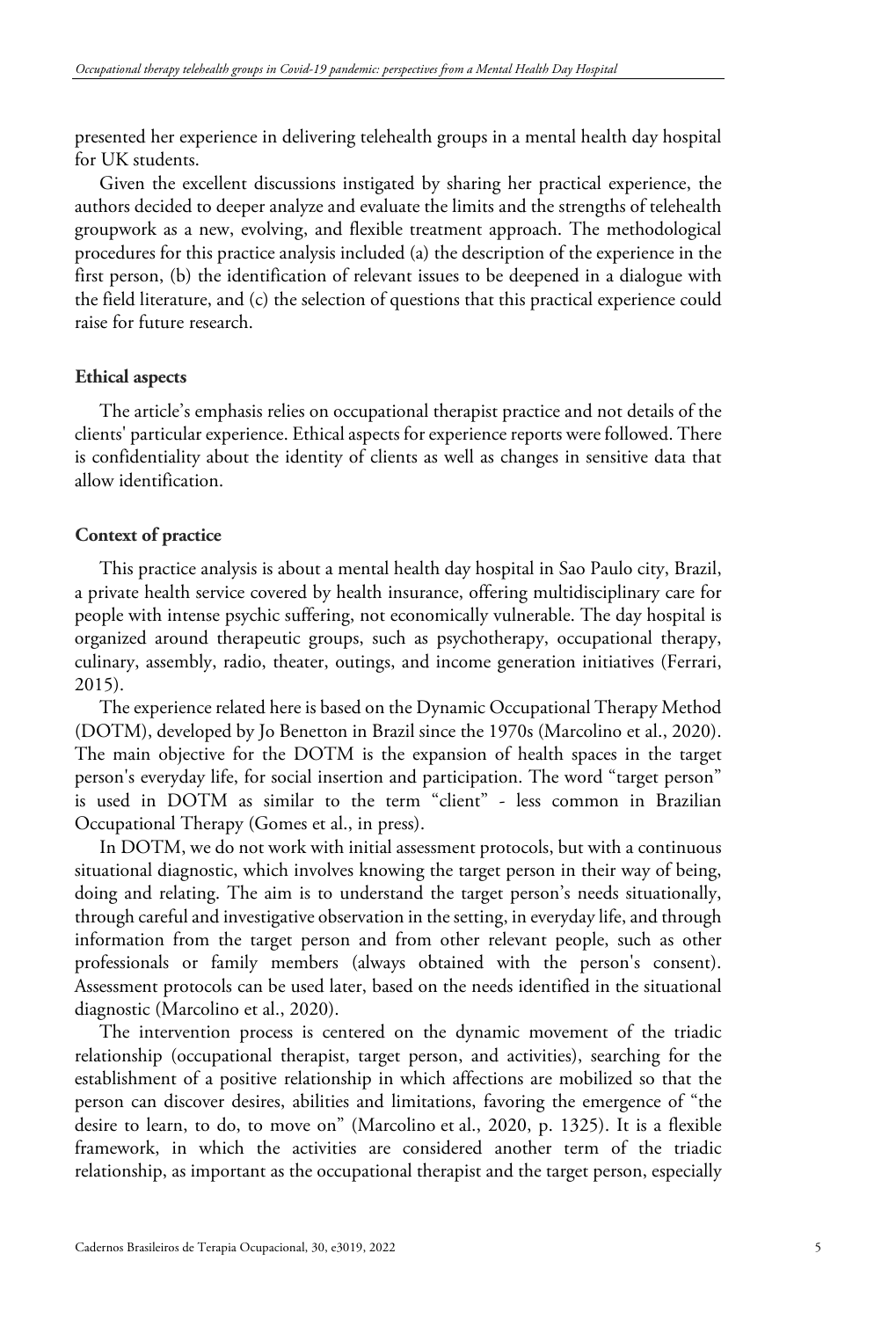because they give greater dynamism to the relationship, and allow new occurrences to happen, which may later gain new meanings, in a reflective process of meaning-making (Mello et al., 2020).

In the group setting, the presence of other participants expands the possibilities of new occurrences, which adds a new layer of complexity and dynamism to the intervention. The activities are developed through the interests, desires, and needs of the participants, carried out in the group setting collectively (all participants doing the same activity) or individually (each one, in the same group environment, doing their own activity) (Ferrari, 2015).

The results will be presented by a descriptive text in the first person, followed by a literature discussion triggered by selected points from the practical experience.

#### **Results and Discussion**

Our time to prepare and to create alternatives for our interventions was short. We interrupted the face-to-face groups on 15th March 2020, keeping only a daily shift for emergencies. In parallel, each team organized their clients in a message group app and gave information about the online platform chosen for mobile and PC. The occupational therapy telehealth group, the focus of this practice analysis, started on 23rd March, delivered by two senior occupational therapists, who shared the group coordination, one newly qualified occupational therapist, one fieldwork student, and 12 clients. Each group session lasted 1.5 hours, twice a week.

Our clients' routine was built around the daily commuting to the day hospital. When the commute was interrupted because of the pandemic, significant disorganization of everyday life took place. Thus, our clinical reasoning needed to focus on opportunities for helping clients directly in their daily lives, keeping their routine, and creating alternatives. This context presents a unique opportunity to improve their situation, better understand who they are, how they live, and their needs in this situation.

In the beginning, there were only doubts: Was the online setting suitable and appropriated for any of our clients? How would the sessions happen without the concreteness of materials and tools? And, above all, without the physical presence, an essential need for most of our clients? How would this experience of caring take place while they are at home and us at ours? Consideration of the challenges and barriers needed to be addressed for provision equity (Almathami et al., 2020).

At first, some clients were more familiar with the platform. Others had many difficulties, which we thought would be unbridgeable, such as not having a mobile phone or access to the internet. Gradually, we found solutions, and clients overcame many difficulties with our help and their families and friends. We started with individual sessions with the ones who had more difficulties teaching them how to use the platform and had support from their families.

The groups, initially, were focused on the use of the platform. We had to teach them how to turn their sound on and off and use their headphones. We helped them locate the best internet access, and we guided them where to put their devices so that they could see us better. We also taught them how to change their backgrounds during a video call to ensure privacy and provide choice. Surprisingly the groups started to work very creatively! The idea of a group activity - in which everyone does the same activity -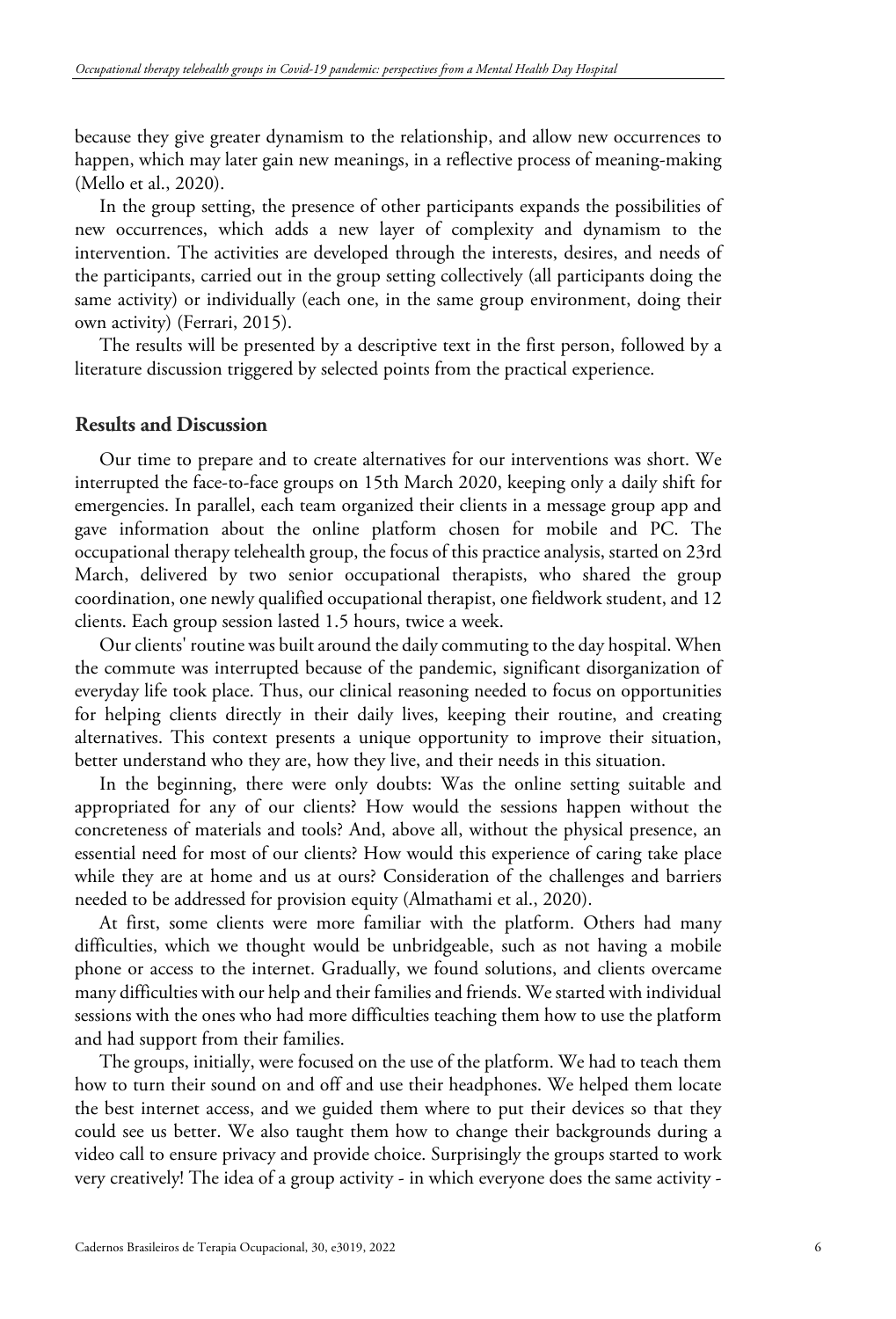seems welcome for this new setting. At first, we suggested a game that did not work well. However, a client gave us the idea of doing origami, and everybody accepted. It was a success! The client helped everyone step by step to do a "Tsuru". After that, we did an activity called *The view from my window during quarantine*, where participants described interesting facts involving their window view. This group already knew each other, which made this activity possible. Considering why individuals may not want to show what surrounds them needs to be considered, including social inequalities and the digital divide (Butler et al., 2008; Almathami et al., 2020).

After those first group activities, we did some stretches exercises, relaxation exercises, and visits to virtual museums. We also tour around the world using an app that simulates a car ride through any location in the world and allows you to tune in to a radio station in real-time, in that country's language. The range of group activities started to increase: show and tell of the client's favorite photographs that were shared on the screen; each client choosing their favorite bands' video clips; their favorite artists and songs; recipe exchange; developing a magazine for the day hospital; a group collage using a graphic design app. For all these activities to become a reality, the occupational therapist had to gain expertise to manage all apps, offering flexibility for online groupwork, but mainly enabling clients to learn and develop their singular needs overcoming difficulties in using technologies (Almathami et al., 2020).

Usually, in groupwork, the occupational therapist needs to be attentive to the group's dynamic and the needs of each client (Finlay, 1997). In the online environment, there is another complex layer, the attention to both "technological" and "social" management (Butler et al., 2008). It is a greater demand for attention and observation to monitor each window's movements: who left? Who reacted? There are very particular communication cues in this context, and the degree of closeness and perception of the other can be even more acute. One situation occurred where a client was sure that everyone was looking only at him, and he left the meeting. All the time, therapists need to observe, ask to understand the reasons for what was observed and intervene explaining how the virtual environment works.

Interventions focused on the needs of each client, which stemmed from groupwork: finding creative solutions for a client to take a private shower while she was at their mother's home; assisting a client to go to the bank to get the government money; helping another client to organize herself for surgery, accompanying her virtually until the appointment, and on the day of the surgery accompanying her until the moment she entered the operating room. The message group app also became an extension of the group, enabling asynchronous interventions: talking about what they were experiencing, helping each other, and sharing ideas related to activities they can do together on their next meeting. The composition of using different technologies made it possible to expand the possibilities of interaction between the participants. This extended setting allowed the experience of situations in which we would not have the opportunity to live if not for the virtual environment, showing us possibilities of expanding relationships and activities that may remain hybrid in the future.

Just as with our face-to-face approach, we continued facilitating activities that were either individual or collective. Some clients had access to resources at home and could develop activities throughout the group sessions (e.g., paintings, handcrafts). Others had their activities related to their new routine. The group ultimately supported each other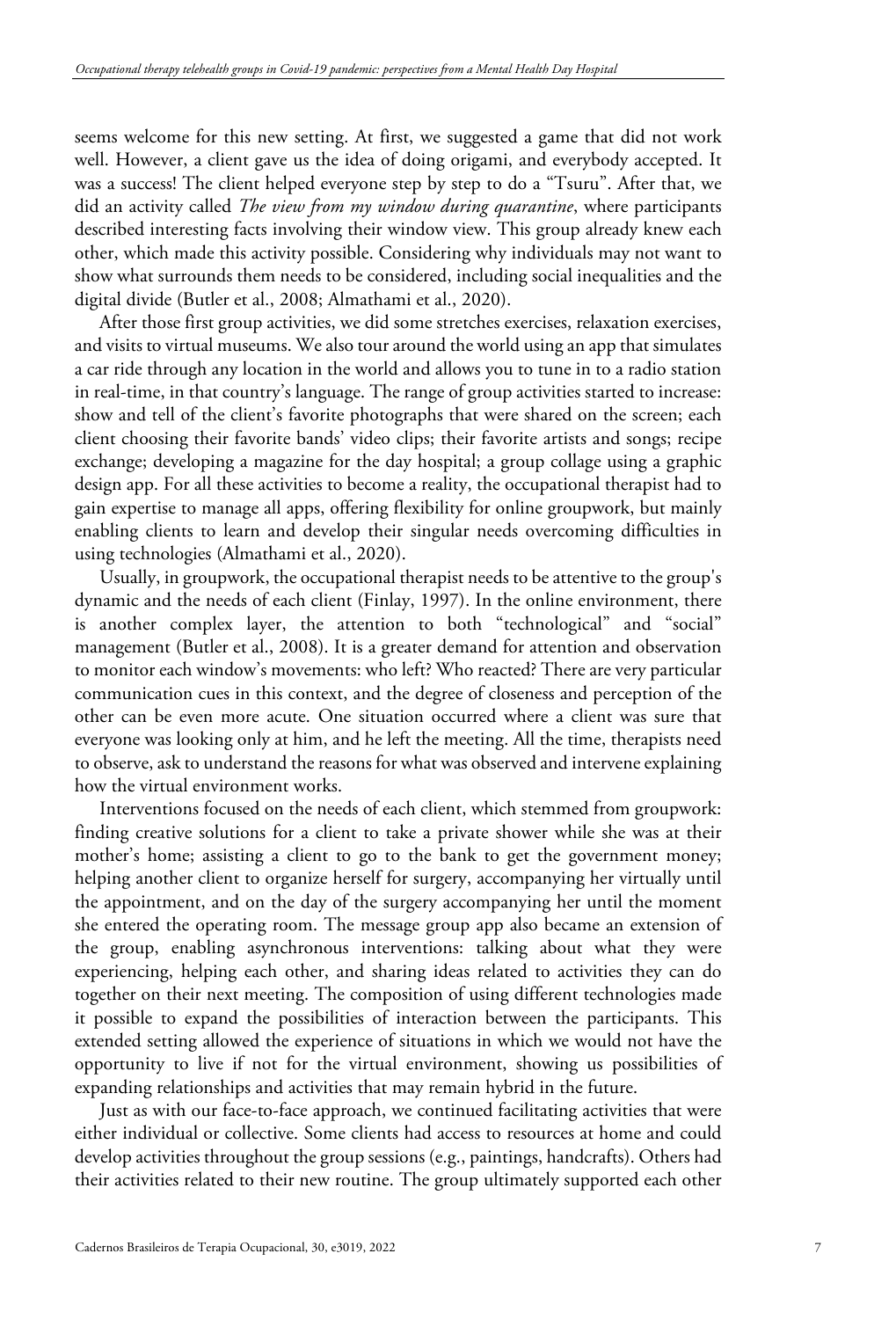despite significant differences in mental health needs. To some, the despair of being at home was much worse than their fear of the virus. For others, the extreme comfort of not needing to face the outside world began to result in not wanting to leave home. Despite existing groupwork literature focusing on face-to-face groups, we analyze that telehealth groups also make it possible to strengthen relationships and promote mutual help, objectives of all groupwork (Finlay, 1997; Duncan, 2011).

One client, Ellen, always had many difficulties participating in face-to-face groups because she always felt threatened by others, participating from a distance and in her rhythm. In the beginning, and for many meetings, she would always join with her audio turned off. People from the group would warn her about this condition, but she would only laugh and demonstrate that she was fine through gestures. However, she was always highly connected to the group. During a conversation with her sister, she informed us that Ellen was well at home. She said that Ellen had gotten out of a depressive state with her participation in the telehealth groups and had gone back to reading, listening to music, and was more communicative with her family.

That surprised us! One day, she started to open her microphone and to answer our requests. She gradually participated in some activities. Other times, Ellen would pay close attention but decline the invitation to participate. At last, she participated during a session where she shared a video of the Bach Violin Symphony that she likes a lot. This was an important activity because she had learned how to play the violin at some point in her life. We had already invited her to bring her violin and play for us, but she always declined. However, sharing the symphony has been the closest we could get to this particularity of her.

Another client, George, caused lots of concern because he was intensely affected by the isolation/lockdown and could not organize himself at home to take his medicine, eat properly, or use the group meeting app. In response to this, we offered several individual sessions to help him with everyday tasks and teach him how to use the app. As a result of attending the online therapeutic group, this client returned to his occupations and initiated more self-care, resulting in a significant improvement of his mood and thinking processes. He started to enjoy the group space and learned from the other's experiences, and he made his interests wider. Finally, he rekindled his relationship with his daughter, from whom he was very distant.

## **Final Considerations**

More than a year into the pandemic, this new practice is still evolving, hence our need to share our reflections to analyze and evaluate the limits and strengths of telehealth groupwork as a new, evolving, and flexible treatment approach. Occupational therapy telehealth groupwork in mental health settings has many benefits, especially during the pandemic crisis; however, further investigation into the impact of this form of intervention is necessary.

The dynamic framework of DOTM favored this new challenge insofar allowing us to offer an intervention tailored to each one and, at the same time, open to new possibilities mediated by technologies. The process of running telehealth groups made it possible to experiment with new ways of doing and being in the world. It has also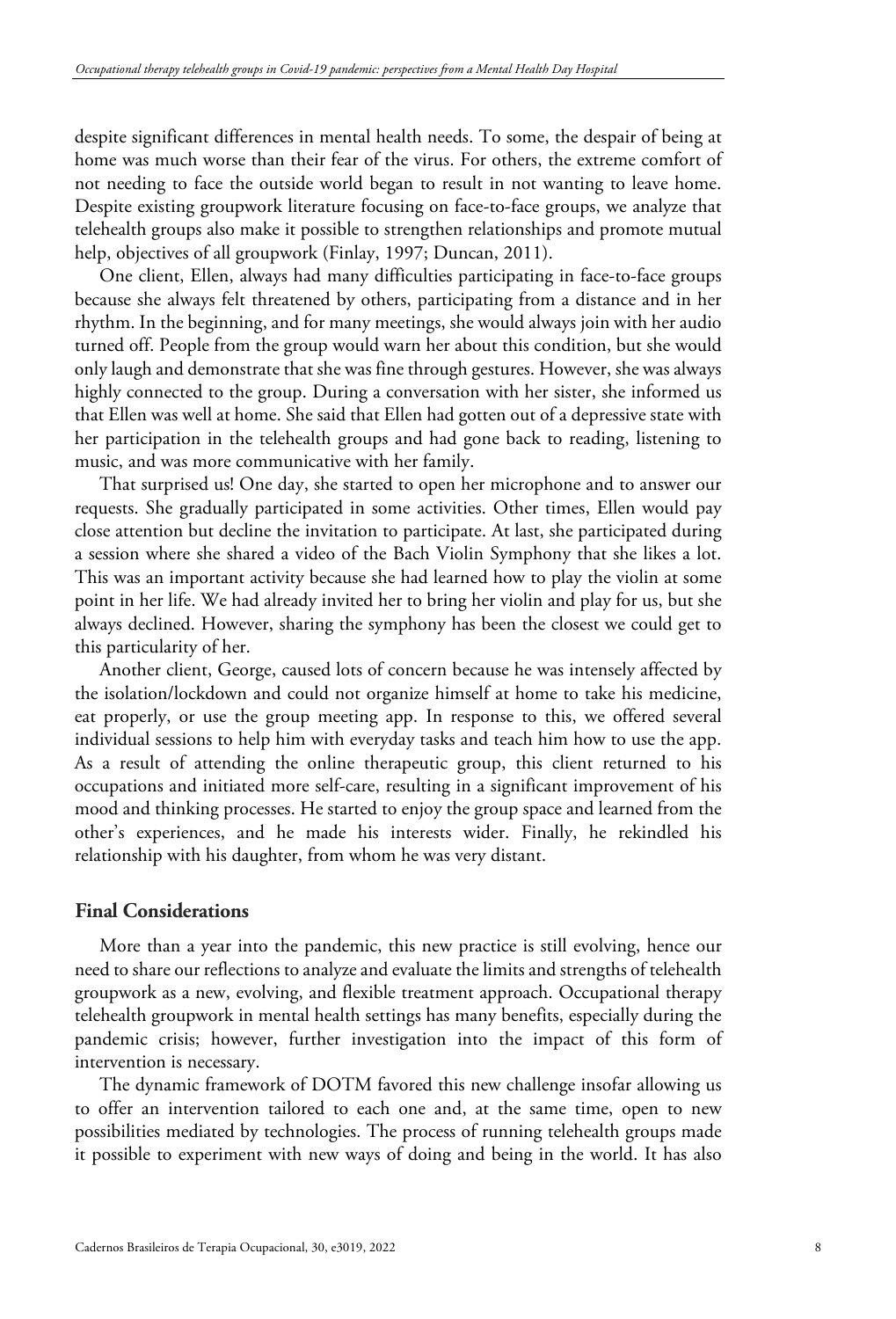promoted a sense of belonging, which has helped our clients to go through this difficult time.

Telehealth groupwork on occupational therapy is possible but requires many considerations regarding individuals' needs (Almathami et al., 2020; Proffitt et al., 2021). Internet and technology access and the digital skills of clients, family members, and even professionals are the main factors for analyzing telehealth groups' implementation (Hoel et al., 2021; Proffitt et al., 2021). There is a need to investigate aspects that characterize good practices for telehealth groupwork and characteristics that influence clinical reasoning.

Implications for practice include considerations that mental health telehealth groupwork needs multiple digital tools. The occupational therapist needs to understand digital inequity issues (digital access or skills) and be digitally upskilled to meet client needs, and also be guided by clear occupational therapy theoretical and methodological frameworks that underpin online practices. Occupational therapy students need to be taught this now to prepare them for future work. Furthermore, although telehealth work definitions include offering online groups, there is still a need for studies that better delineate its specificities.

## **References**

- Almathami, H., Win, K. T., & Vlahu-Gjorgievska, E. (2020). Barriers and facilitators that influence telemedicine-based, real-time, online consultation at patients' homes: systematic literature review. *Journal of Medical Internet Research*, *22*(2), 1-25. http://dx.doi.org/10.2196/16407.
- Associação Brasileira de Terapeutas Ocupacionais ABRATO, Silva, B. R., Oliveira, P. V. B., Folha, O. A. O. C., Nicolau, S. M., Wertheimer, L. G., Silva, D. R., Sousa, R. N. P., Pacheco, S. R. G., Krawczyk, N. S. O., Moraes, B. M., Omura, K. M., & Marcolino, T. Q. (2020). Nota da Associação Brasileira dos Terapeutas Ocupacionais – ABRATO sobre o COVID-19. *RevisbraTO*, *4*(3), 281-289. Recuperado em 05 de janeiro de 2021, de https://revistas.ufrj.br/index.php/ribto/article/view/34390/pdf
- Butler, B., Sproull, L., Kiesler, S., & Kraut, R. (2008). Community effort in Online Groups: Who does the work and why? In S. P. Weisband (Org.), *Leadership at a distance: research in technologicallysupported work* (pp. 171-194). Oxford: Taylor and Francis Group.
- Caetano, R., Silva, A. B., Guedes, A. C. C. M., Paiva, C. C. N., Ribeiro, G. R., Santos, D. L., & Silva, R. M. (2020). Challenges and opportunities for telehealth during the COVID-19 pandemic: ideas on spaces and initiatives in the Brazilian context. *Cadernos de Saúde Pública*, *36*(5), 1-16. https://doi.org/10.1590/0102-311x00088920.
- Chatterjee, S. S., Barikar, C. M., & Mukherjee, A. (2020). Impact of COVID-19 pandemic on preexisting mental health problems. *Asian Journal of Psychiatry*, *51*, 1-2. https://doi.org/10.1016/j.ajp.2020.102071.
- Duncan, E. (2011). *Foundations for practice in occupational therapy.* London: Churchill Livingstone.
- Ferrari, S. M. L. (2015). Grupos de terapia ocupacional em saúde mental: novas reflexões. In V. S. Maximino & F. Liberman (Orgs.), *Grupos e Terapia Ocupacional: Formação, pesquisa e ações* (pp. 226-237). São Paulo: Summus Editorial.
- Finlay, L. (1997). *Groupwork in occupational therapy.* London: Nelson Thornes.
- Gélinas, I. (2016). Partnership in research: a vehicle for reaching higher summits. *Canadian Journal of Occupational Therapy*, *83*(4), 204-215. https://doi.org/10.1177/0008417416668859.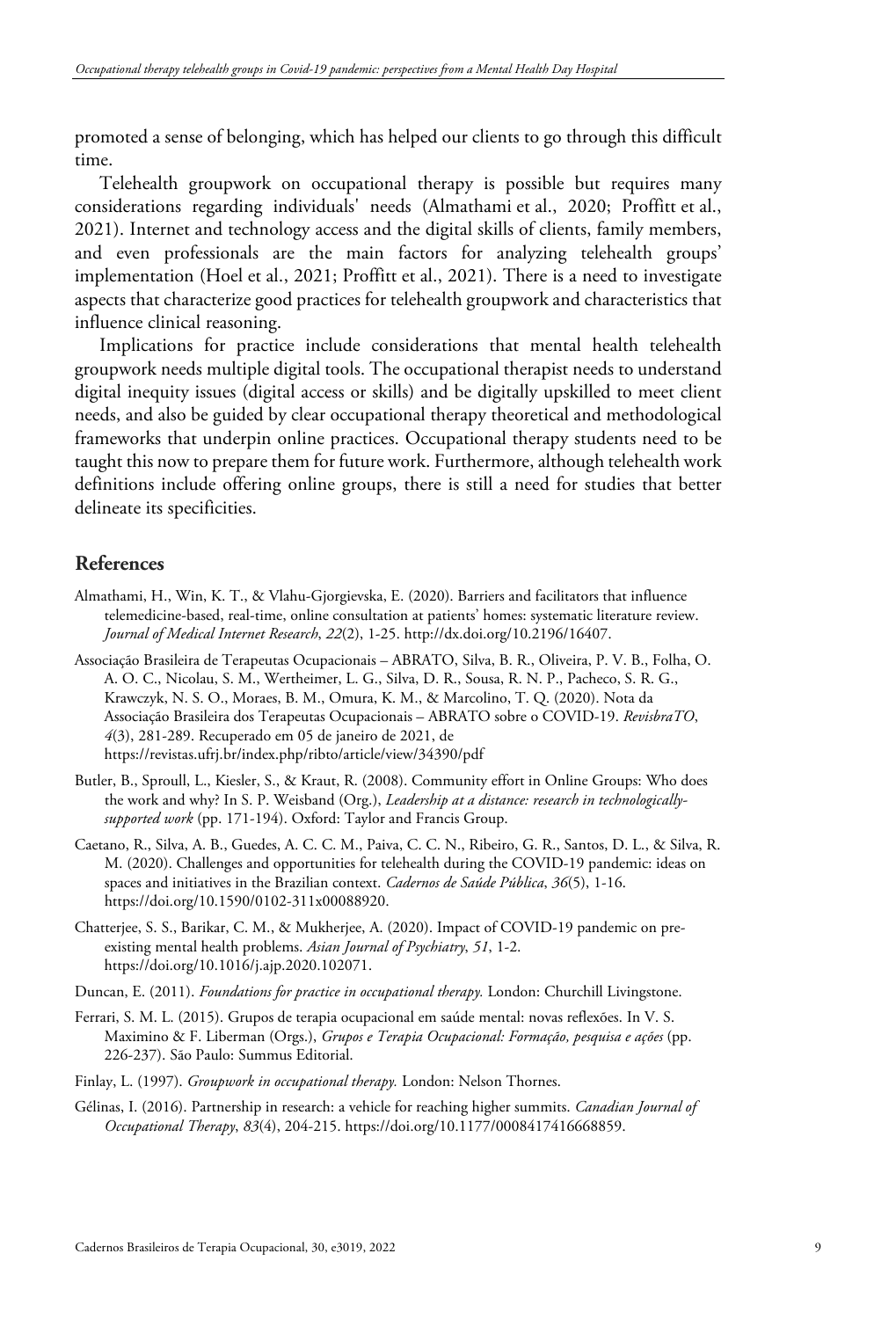- Gois-Santos, V. T., Freire, D. A., Libório, L. S., Ferreira, E. C., & Santos, V. S. (2020). Telehealth actions in times of COVID-19: information with evidence. *Revista da Associação Médica Brasileira*, *66*(10), 1320-1322. https://doi.org/10.1590/1806-9282.66.10.1320.
- Gomes, L. D., Araújo, A. S., Cid, M. F. B., Ferigato, S. H., & Marcolino, T. Q. (in press). Let's think about practice? The applicability of a reflexive tool to support professional reasoning in occupational therapy. *Brazilian Journal of Occupational Therapy.*
- Hammell, K. W. (2020). Engagement in living during the COVID-19 pandemic and ensuing occupational disruption. *Occupational Therapy Now*, *22*(4), 7-8.
- Hoel, V., von Zweck, C., Ledgerd, R., & World Federation of Occupational Therapists. (2021). Was a global pandemic needed to adopt the use of telehealth in occupational therapy? *Work*, *68*(1), 13-20. https://doi.org/10.3233/WOR-205268.
- Malfitano, A. P. S., Cruz, D. M. C., & Lopes, R. E. (2020). Occupational therapy in times of pandemic: social security and guarantees of possible everyday life for all. *Brazilian Journal of Occupational Therapy*, *28*(2), 401-404. https://doi.org/10.4322/2526-8910.ctoed22802.
- Marcolino, T. Q., Benetton, J., Cestari, L. M. Q., Mello, A. C. C., & Araújo, A. S. (2020). Dialogues with Benetton and Latour: possibilities for an understanding of social insertion. *Brazilian Journal of Occupational Therapy*, *28*(4), 1322-1334. https://doi.org/10.4322/2526-8910.ctoarf2032.
- Mello, A. C. C. M., Dituri, D. R., & Marcolino, T. Q. (2020). The meaning making of what is meaningful: dialogues with Wilcock and Benetton. *Brazilian Journal of Occupational Therapy*, *28*(1), 356-377. https://doi.org/10.4322/2526-8910.ctoen1896.
- Mello, A. C. C., Araújo, A. S., Costa, A. L. B., & Marcolino, T. Q. (2021). Meaning-making in occupational therapy intervention: a scoping review. *Cadernos Brasileiros de Terapia Ocupacional*, *29*, 1-20. https://doi.org/10.1590/2526-8910.ctoAR2158.
- Pavani, F. M., Silva, A. B., Olschowsky, A., Wetzel, C., Nunes, C. K., & Souza, L. B. (2021). Covid-19 e as repercussões na saúde mental: estudo de revisão narrativa de literatura. *Revista Gaúcha de Enfermagem*, *42*(spe), 1-14. https://doi.org/10.1590/1983-1447.2021.20200188.
- Pitliuk, L. (2020). *Sustentar uma clínica psicanalítica online?* Instituto Sedes Sapientiae. Recuperado em 05 de janeiro de 2021, de https://youtu.be/rIY\_yxWBiXk
- Proffitt, R., Cason, J., Little, L., & Pickett, K. A. (2021). Stimulating research to advance evidence-based applications of telehealth in occupational therapy. *OTJR*, *41*(3), 153-162. https://doi.org/10.1177/15394492211011433.
- Ricci, E. C., Dimov, T., Cassais, T. S., & Dellbrügger, A. P. (2020). Occupational therapy in Brazil during the COVID-19 pandemic: peer support groups as mental health intervention strategy. *World Federation of Occupational Therapists Bulletin*, *77*(1), 33-35. http://dx.doi.org/10.1080/14473828.2020.1840767.
- Scott, J. (2020). Post Covid-19 in occupational therapy. *British Journal of Occupational Therapy*, *83*(10), 607-608. https://doi.org/10.1177/0308022620957579.
- Silva, M. A., Perez, O. F. R., Añez, L. M., & Paris Junior, M. (2020). Telehealth treatment engagement with Latinx populations during the COVID-19 pandemic. *The Lancet*, *8*(3), 176-178. https://doi.org/10.1016/S2215-0366(20)30419-3.
- The Lancet. (2020). COVID-19 in Brazil: "So what?" *The Lancet*, *395*(10235), 1461. https://doi.org/10.1016/S0140-6736(20)31095-3.
- Usher, K., Bhullar, N., & Jackson, D. (2020). Life in the pandemic: social isolation and mental health. *Journal of Clinical Nursing*, *29*(15-16), 2756-2757. https://doi.org/10.1111/jocn.15290.
- World Federation of Occupational Therapists WFOT. (2014). *Telehealth*. Recuperado em 5 de janeiro de 2021, de https://www.wfot.org/resources/telehealth
- World Federation of Occupational Therapists WFOT. (2020). *Public Statement - Occupational Therapy Response to the COVID-19 Pandemic*. Recuperado em 5 de janeiro de 2021, de https://www.wfot.org/about/public-statement-occupational-therapy-response-to-the-covid-19-pandemic